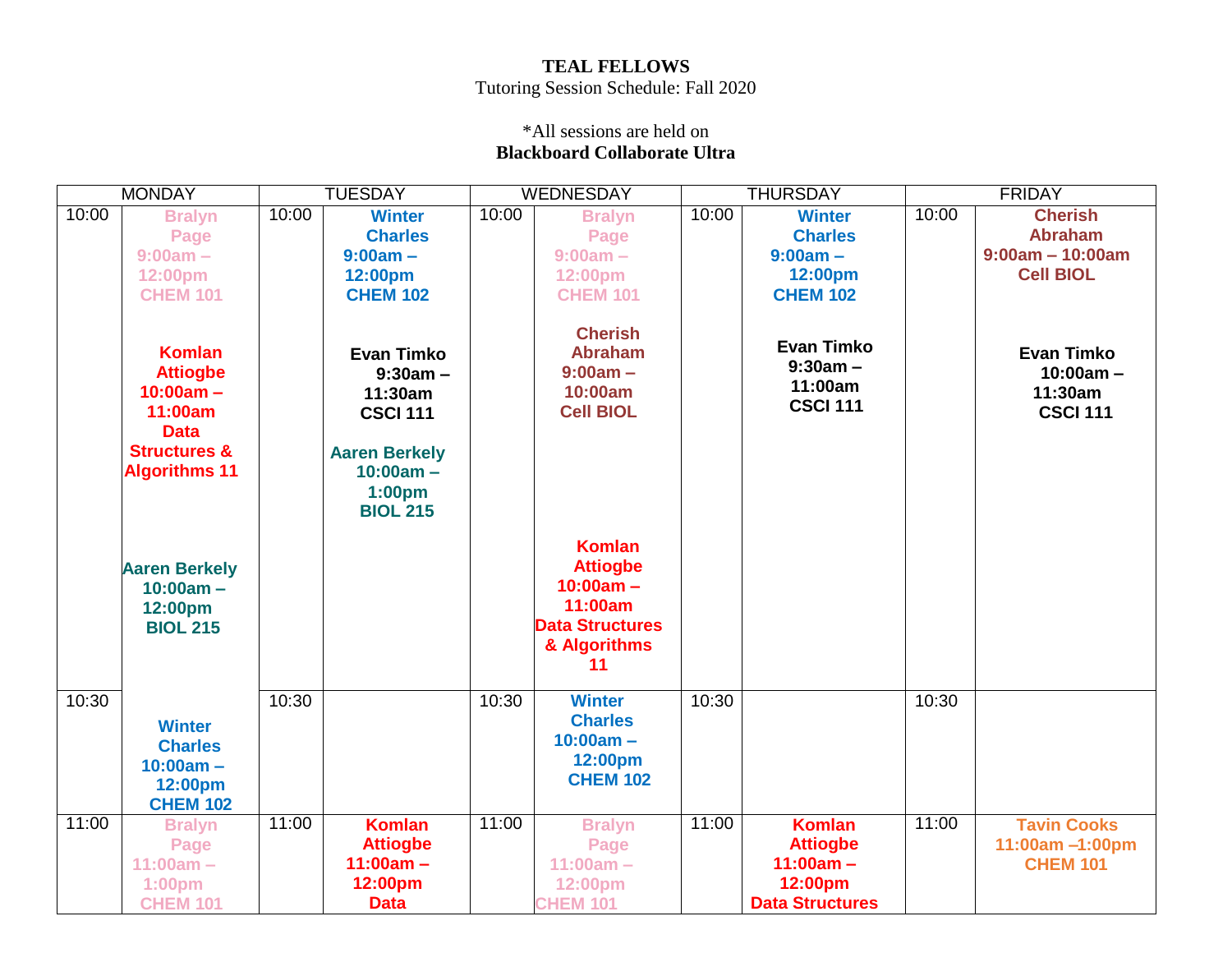|       |                                                                                                                      |       | <b>Structures &amp;</b>                                                                        |       |                                                                                      |       | & Algorithms 11                                                                     |       |                                                                                      |
|-------|----------------------------------------------------------------------------------------------------------------------|-------|------------------------------------------------------------------------------------------------|-------|--------------------------------------------------------------------------------------|-------|-------------------------------------------------------------------------------------|-------|--------------------------------------------------------------------------------------|
|       |                                                                                                                      |       | <b>Algorithms 11</b><br><b>Bralyn</b><br>Page<br>$11:00am -$<br>12:00pm<br><b>CHEM 101</b>     |       |                                                                                      |       | <b>Cherish</b><br><b>Abraham</b><br>$11:00am -$<br>1:00pm                           |       |                                                                                      |
| 11:30 |                                                                                                                      | 11:30 |                                                                                                | 11:30 |                                                                                      | 11:30 | <b>Cell BIOL</b>                                                                    | 11:30 |                                                                                      |
| 12:00 | <b>Adiah Janvier</b><br>$12:00 \text{pm} -$<br>2:00 <sub>pm</sub><br><b>CHEM 102</b>                                 | 12:00 |                                                                                                | 12:00 | <b>Adiah Janvier</b><br>$12:00 \text{pm} -$<br>2:00 <sub>pm</sub><br><b>CHEM 102</b> | 12:00 | <b>Bralyn</b><br>Page<br>$1:00 \text{pm} -$<br>4:00pm<br><b>CHEM 101</b>            | 12:00 | <b>Adiah Janvier</b><br>$12:00 \text{pm} -$<br>2:00 <sub>pm</sub><br><b>CHEM 102</b> |
|       | <b>Juliana Paul</b><br>12:00pm<br>$-1:00$ pm<br><b>CSCI 111</b>                                                      |       |                                                                                                |       | Leila<br><b>Mouhtarim</b><br>$12:00 \text{pm} -$<br>1:00pm<br><b>Organic CHEM 1</b>  |       | <b>Stephanie</b><br><b>Hall</b><br>$12:00 \text{pm} -$<br>3:00pm<br><b>CHEM 101</b> |       | <b>Juliana Paul</b><br>12:00pm-3:00pm<br><b>CSCI 111</b>                             |
|       | <b>Deonna</b><br><b>Beard</b><br>12:00pm<br>$-3:00pm$<br><b>BIOL 101</b>                                             |       |                                                                                                |       | <b>Deonna</b><br><b>Beard</b><br>12:00pm<br>$-3:00pm$<br><b>BIOL 101</b>             |       | Leila<br><b>Mouhtarim</b><br>$12:00 \text{pm} -$<br>1:00pm Organic<br><b>CHEM1</b>  |       | <b>Janelle</b><br><b>Esaka</b><br>$12:00 \text{pm} -$<br>4:00pm<br><b>CHEM 101</b>   |
| 12:30 |                                                                                                                      | 12:30 |                                                                                                | 12:30 |                                                                                      | 12:30 |                                                                                     | 12:30 |                                                                                      |
| 1:00  | <b>Khadijah</b><br><b>Nixon</b><br>1:00 <sub>pm</sub><br>2:00 <sub>pm</sub><br><b>Analytical</b><br><b>Chemistry</b> | 1:00  | Leila<br><b>Mouhtarim</b><br>$1:00 \text{pm} -$<br>3:00 <sub>pm</sub><br><b>Organic CHEM I</b> | 1:00  |                                                                                      | 1:00  |                                                                                     | 1:00  |                                                                                      |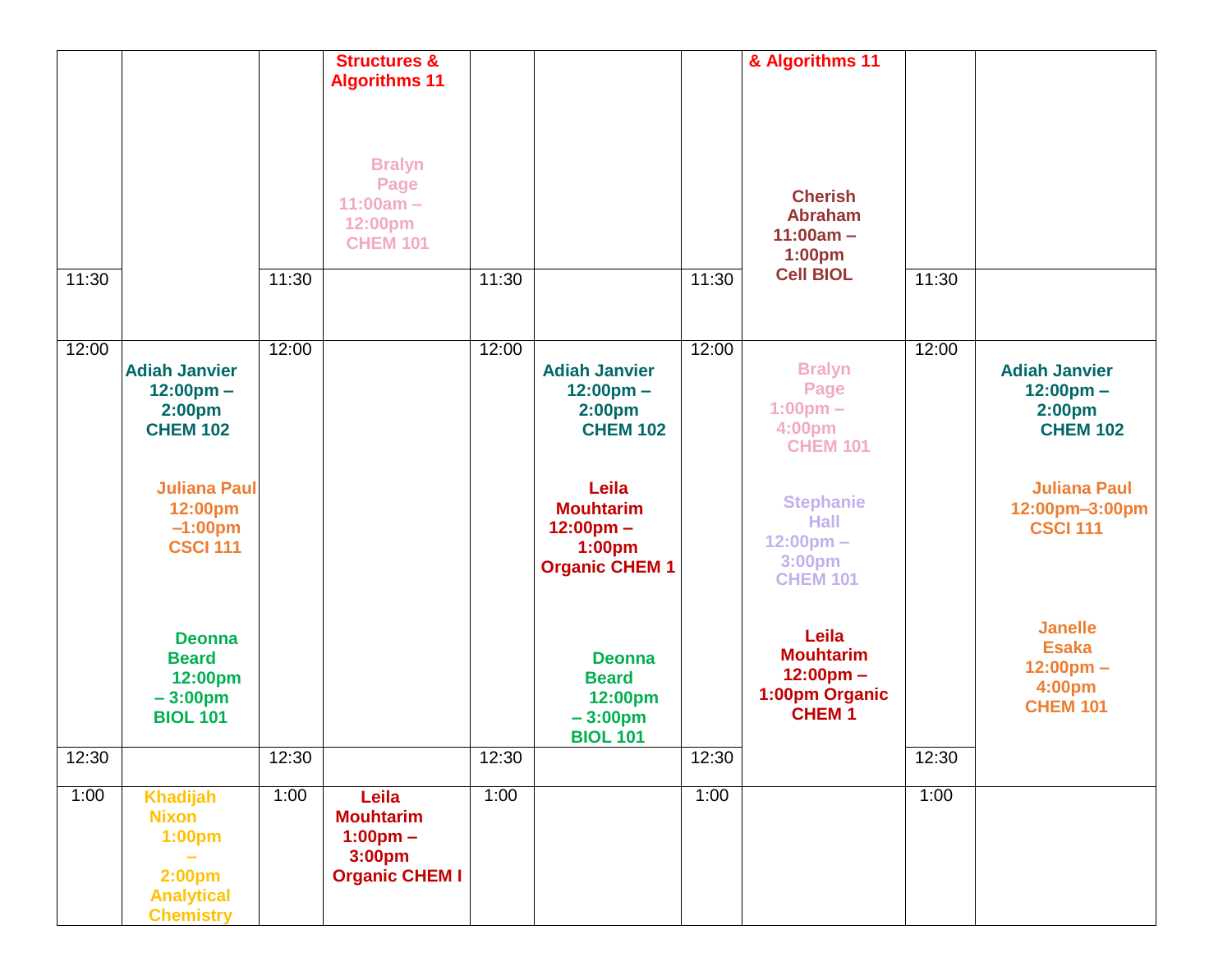| 1:30 |                                                                            | 1:30 |                                                                                                          | 1:30 |                                                                                   | 1:30 |                                                                                                | 1:30 |  |
|------|----------------------------------------------------------------------------|------|----------------------------------------------------------------------------------------------------------|------|-----------------------------------------------------------------------------------|------|------------------------------------------------------------------------------------------------|------|--|
| 2:00 | <b>Janelle</b><br><b>Esaka</b><br>2:00pm -5:00pm<br><b>CHEM 101</b>        | 2:00 | <b>Evan Timko</b><br>$2:00 \text{pm} -$<br>4:00pm<br><b>CSCI 111</b>                                     | 2:00 | <b>Janelle</b><br><b>Esaka</b><br>$2:00 \text{pm} -$<br>5:00pm<br><b>CHEM 101</b> | 2:00 | <b>Khadijah Nixon</b><br>$2:00 \text{pm} -$<br>4:00pm<br><b>Analytical</b><br><b>Chemistry</b> | 2:00 |  |
|      | Leila<br><b>Mouhtarim</b><br>$2:00pm -$<br>3:00pm<br><b>Organic CHEM I</b> |      | <b>Stephanie</b><br><b>Hall</b><br>$2:00 \text{pm} -$<br>5:00pm<br><b>CHEM 101</b>                       |      |                                                                                   |      |                                                                                                |      |  |
|      |                                                                            |      | <b>Khadijah</b><br><b>Nixon</b><br>$2:00 \text{pm} -$<br>4:00pm<br><b>Analytical</b><br><b>Chemistry</b> |      |                                                                                   |      |                                                                                                |      |  |
| 2:30 |                                                                            | 2:30 |                                                                                                          | 2:30 |                                                                                   | 2:30 |                                                                                                | 2:30 |  |
| 3:00 | <b>Tavin</b><br><b>Cooks</b><br>3:00pm<br>5:00pm<br><b>CHEM</b><br>101     | 3:00 | <b>Tavin</b><br><b>Cooks</b><br>3:00pm<br>$-5:00pm$<br><b>CHEM</b><br>101                                | 3:00 | <b>Tavin</b><br><b>Cooks</b><br>$3:00 \text{pm} -$<br>5:00pm<br><b>CHEM 101</b>   | 3:00 |                                                                                                | 3:00 |  |
| 3:30 |                                                                            | 3:30 |                                                                                                          | 3:30 |                                                                                   | 3:30 |                                                                                                | 3:30 |  |
| 4:00 |                                                                            | 4:00 | <b>Juliana Paul</b><br>4:00pm-<br>5:00pm<br><b>CSCI</b><br>111                                           | 4:00 | <b>Juliana Paul</b><br>4:00 <sub>pm</sub><br>5:00pm<br><b>CSCI 111</b>            | 4:00 | <b>Deonna</b><br><b>Beard</b><br>$4:00 \text{pm} -$<br>6:00pm<br><b>BIOL 101</b>               | 4:00 |  |
| 4:30 | Leila<br><b>Mouhtarim</b><br>$4:30pm -$<br>5:30pm<br><b>Organic CHEM I</b> | 4:30 |                                                                                                          | 4:30 |                                                                                   | 4:30 |                                                                                                | 4:30 |  |
| 5:00 |                                                                            | 5:00 |                                                                                                          | 5:00 |                                                                                   | 5:00 |                                                                                                | 5:00 |  |
| 5:30 |                                                                            | 5:30 |                                                                                                          | 5:30 |                                                                                   | 5:30 |                                                                                                | 5:30 |  |